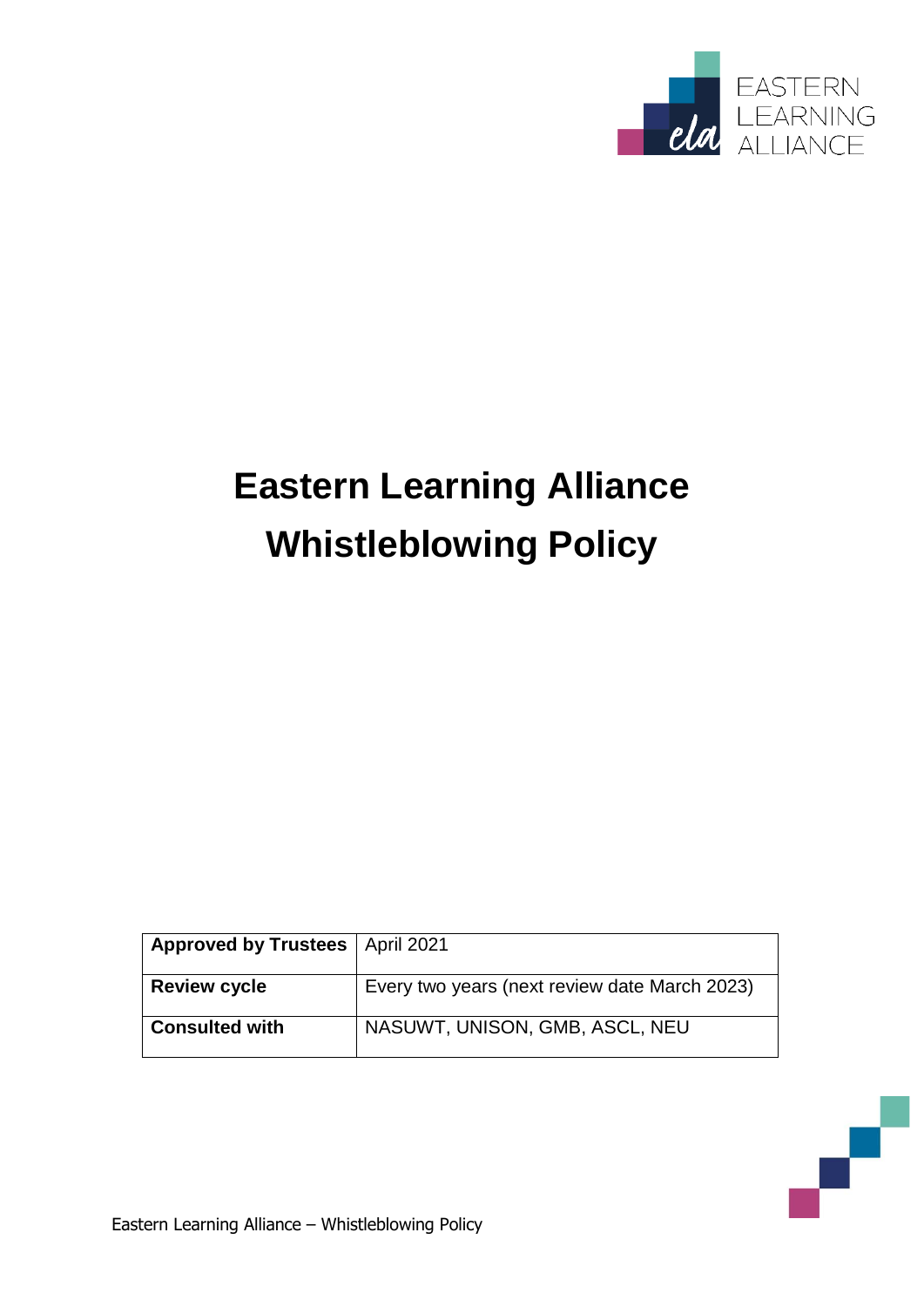# **Eastern Learning Alliance**

# **Whistleblowing Policy**

## **Contents**

# <span id="page-1-0"></span>**Document Control**

| <b>New</b><br><b>Version</b><br><b>Number</b> | Key changes from previous version | Date of ratification<br>by Trust Board |
|-----------------------------------------------|-----------------------------------|----------------------------------------|
|                                               |                                   |                                        |
|                                               |                                   |                                        |
|                                               |                                   |                                        |
|                                               |                                   |                                        |
|                                               |                                   |                                        |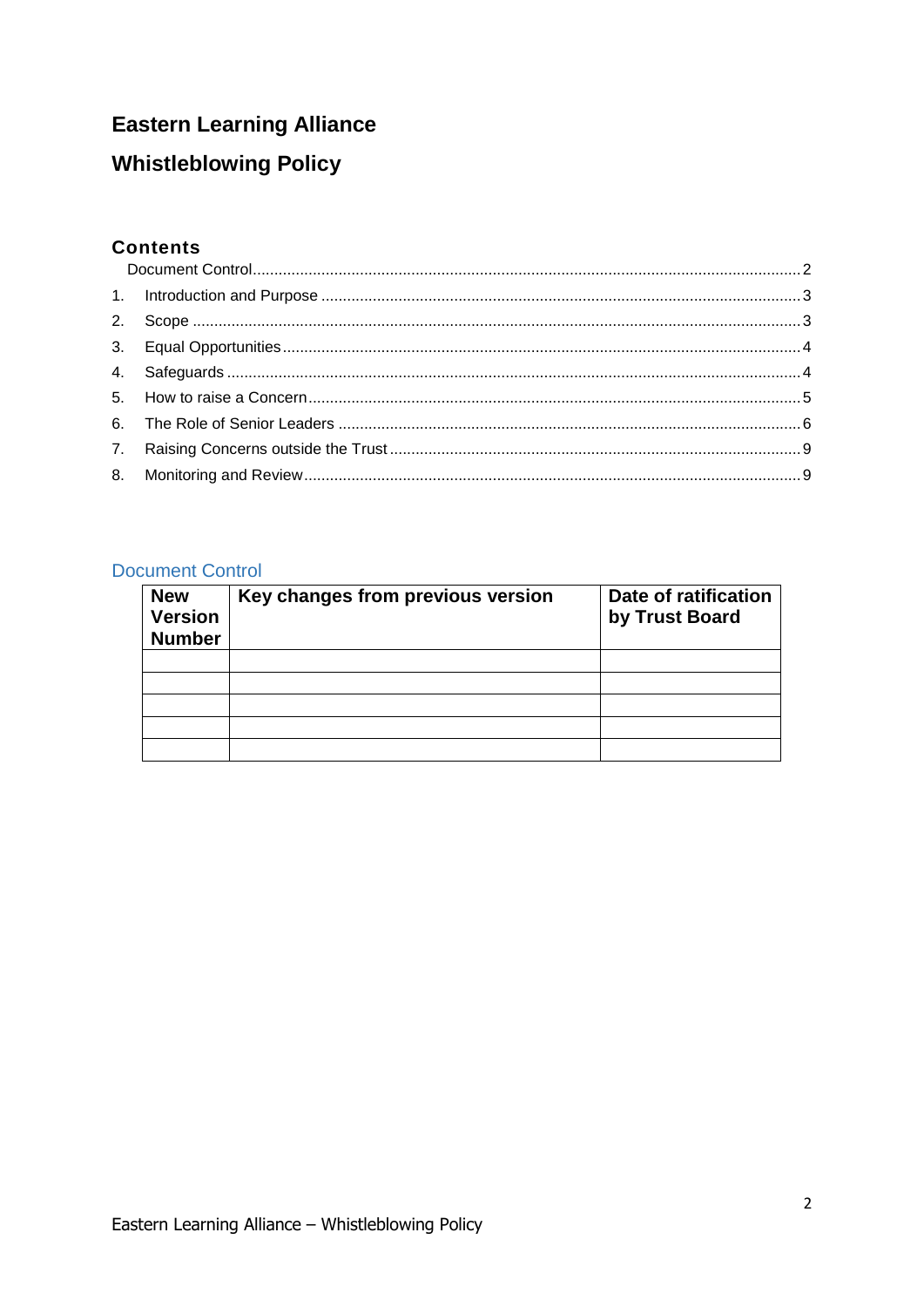#### <span id="page-2-0"></span>**1. Introduction and Purpose**

The Trust is committed to the highest possible standard of operation, probity and accountability. In line with that commitment, employees and others with serious concerns about any aspect of the Trust's work are encouraged to come forward and voice those concerns. It is recognised that certain cases will have to proceed on a confidential basis. This policy document makes it clear that employees can do so without fear of reprisals; it is intended to encourage and enable employees to raise serious concerns within the Trust in an appropriate way rather than overlooking a problem or blowing the whistle outside.

Employees are often the first to realise that there may be something wrong within the Trust; it is important that they feel able to express their concerns without fear of harassment or victimisation. The Public Interest Disclosure Act recognises this fact and is designed to protect employees who make certain disclosures of information in 'the public interest' from detriment and/or dismissal. This policy builds on the provisions of the Act.

This policy aims to:

- provide avenues for employees to raise concerns internally and receive feedback on any action taken
- provide for matters to be dealt with quickly and appropriately and ensure that concerns are taken seriously
- reassure employees that they will be protected from reprisals or victimisation for whistleblowing in good faith
- allow employees to take the matter further if they are dissatisfied with the Trust's response

#### <span id="page-2-1"></span>**2. Scope**

This policy describes how you can raise any concerns about working practices and tells you whom you should inform about your concerns. It may be that issues raised via this policy will be addressed via other procedures, e.g. grievance, disciplinary, harassment, child protection and adult abuse procedures.

Concerns which fall within the scope of the whistleblowing procedure may be about something which:

• is

unlawful

- is contrary to the Trust's policies
- falls below established standards or practice
- amounts to improper conduct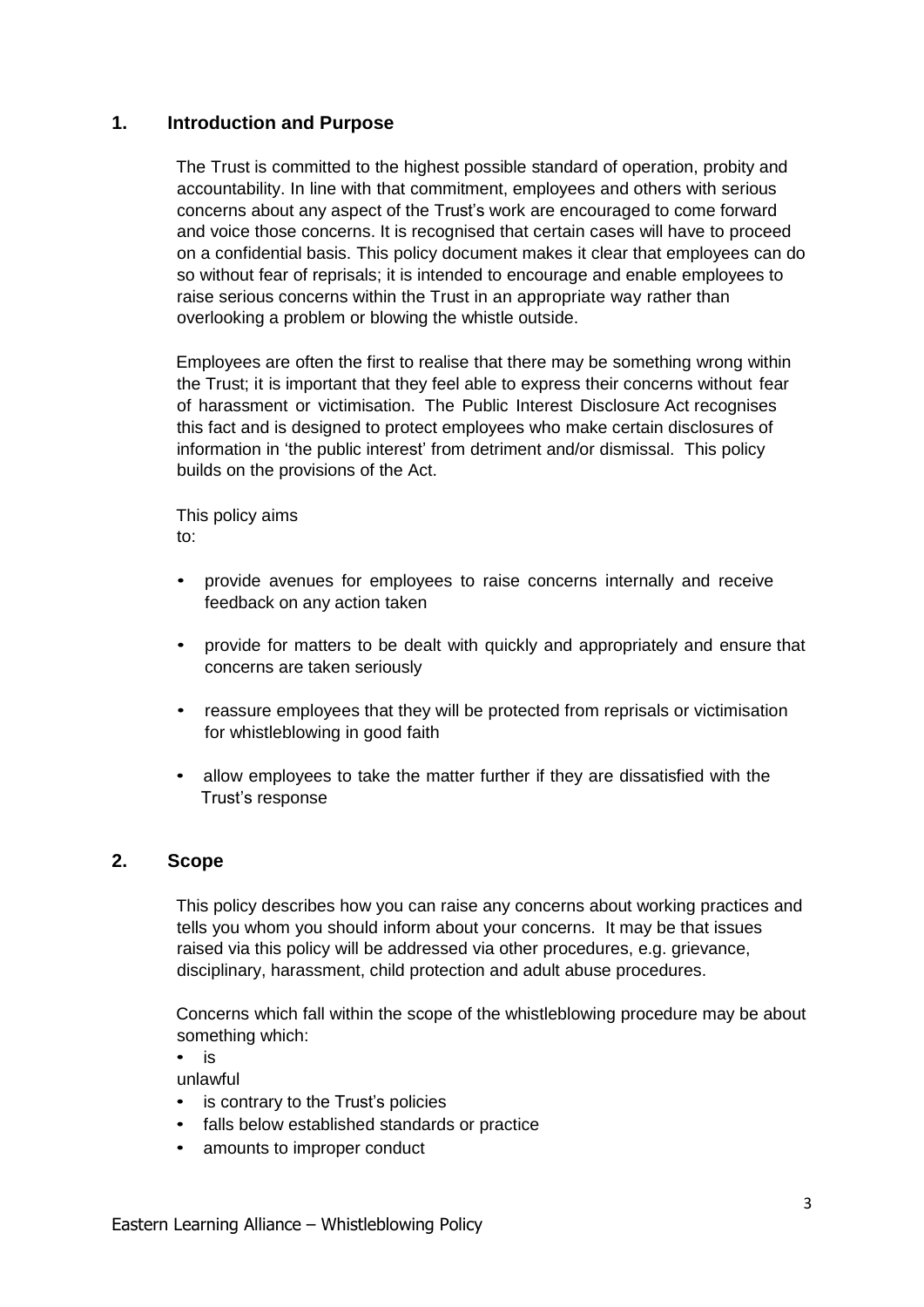For example (this list is not exhaustive):

- A child protection or safeguarding issue
- Malpractice or ill treatment towards a member of staff
- A criminal offence has been committed, is being committed or is likely to be committed
- Suspected fraud
- Disregard for legislation, particularly in relation to Health and Safety
- Showing undue favour over a contractual matter or to a job applicant
- A breach of code of conduct or a policy

Before initiating the procedure employees should consider the following:

- the responsibility for expressing concerns about unacceptable practice or behaviour rests with all employees
- employees should use supervision sessions, team meetings and other opportunities to raise questions and seek clarification on issues which are of concern
- whilst it can be difficult to raise concerns about the practice or behaviour of a colleague, employees must act to prevent an escalation of the problem and to prevent themselves being potentially implicated
- All employees have the right to raise concerns, which could be about the actions of other employees, private contractors, governors, trustees, volunteers or outside agencies
- Concerns raised by employees about their own conditions of service should be addressed via the Trust's Grievance Procedure

# <span id="page-3-0"></span>**3. Equal Opportunities**

We will provide equality of opportunity and will not tolerate discrimination because of a "protected characteristic"; these are Age, Race, Sex, Gender Reassignment, Disability, Sexual Orientation, Religion or Belief, Pregnancy or Maternity and Civil Partnership or Marriage. We will also not discriminate because of working patterns or trade union membership, nor will we tolerate harassment or bullying on these or any other grounds.

# <span id="page-3-1"></span>**4. Safeguards**

### **4.1 Harassment or Victimisation**

The Trust recognises that the decision to report a concern can be difficult one to make, not least because of the fear of reprisal from those responsible for the malpractice. The Trust will not tolerate harassment or victimisation and will take action to protect employees when they raise a concern in good faith. The Trust will treat any harassment or victimisation as a serious disciplinary offence to be dealt with under the Disciplinary Procedure and will take action to protect employees when they have a genuine concern.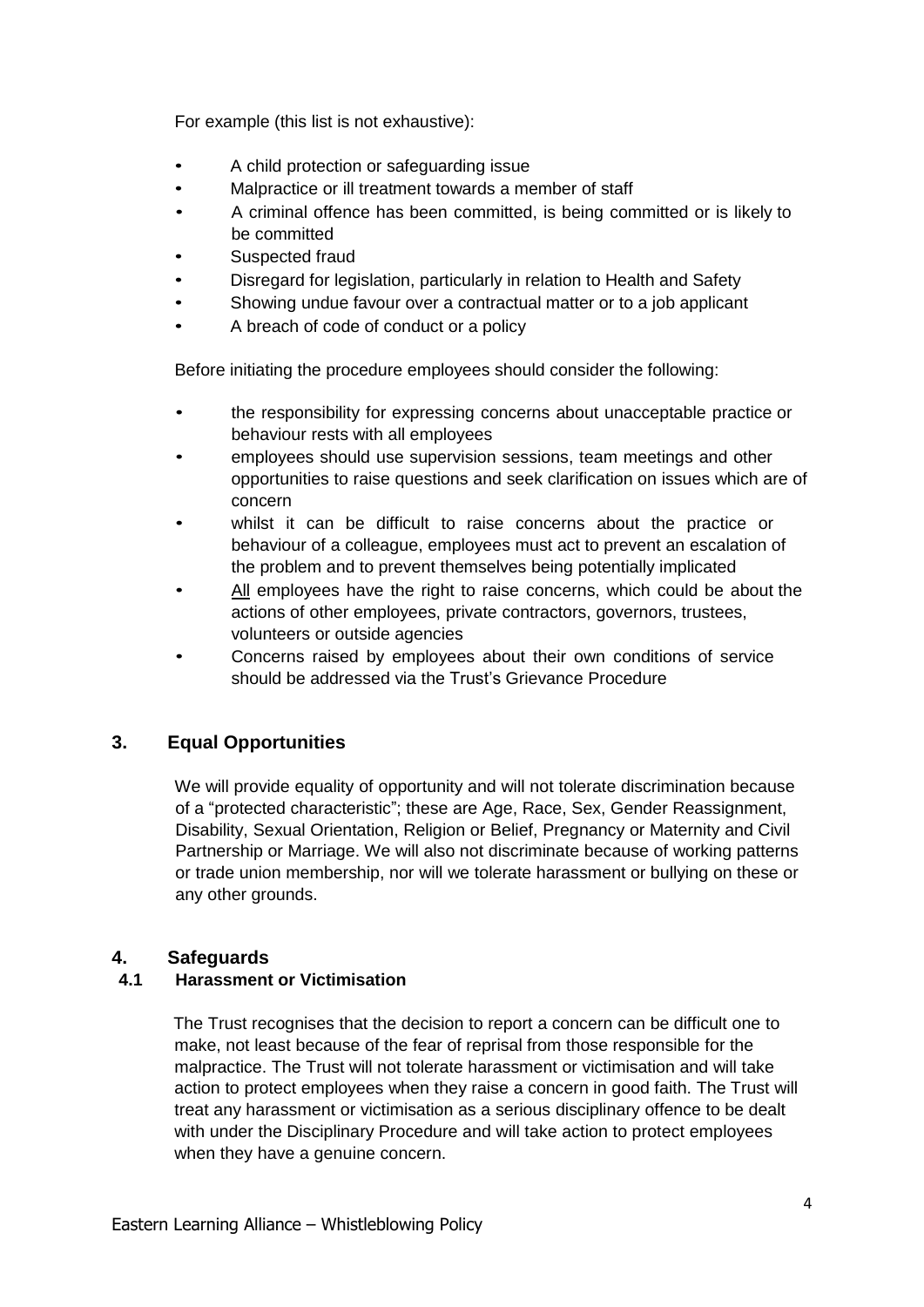This does not mean that if an employee is already the subject of internal procedures such as disciplinary or redundancy procedures, that those procedures will be halted as a result of that employee raising a concern under the whistleblowing policy.

#### **4.2 Confidentiality**

We hope that staff will feel able to voice whistleblowing concerns openly under this policy. The Trust will make every effort to protect an employee's identity if confidentiality is requested.

As indicated above, identity will be protected as far as possible, but should the investigation into the concern require the employee to be named as the source of the information, that this will be discussed with the employee before their name is disclosed.

#### **4.3 Anonymous Allegations**

Employees are encouraged to put their name to an allegation. Allegations expressed anonymously are much less powerful and are not so effective, but they will be considered at the discretion of the Trust. In exercising the discretion, the factors to be taken into account would include:

- the seriousness of the issues raised
- the credibility of the concern and
- the likelihood of confirming the allegation from attributable sources

#### **4.4 Untrue Allegations**

If an employee makes an allegation in good faith, but it is not confirmed by the investigation, no action will be taken against that employee. If, however, there is clear evidence that an employee has made malicious or vexatious allegations, disciplinary action may be taken against that individual.

#### **4.5 Unfounded Allegations**

Following investigation, allegations may be confirmed as unfounded. This outcome will be notified to the employee who raised the concern, who will be informed that the Trust deems the matter to be concluded and that it should not be raised again unless new evidence becomes available.

#### **4.6 Support to Employees**

It is recognised that raising concerns can be difficult and stressful. Advice and support is available as appropriate, to both the employee(s) raising the concerns and the employee(s) subject to investigation.

## <span id="page-4-0"></span>**5. How to raise a Concern**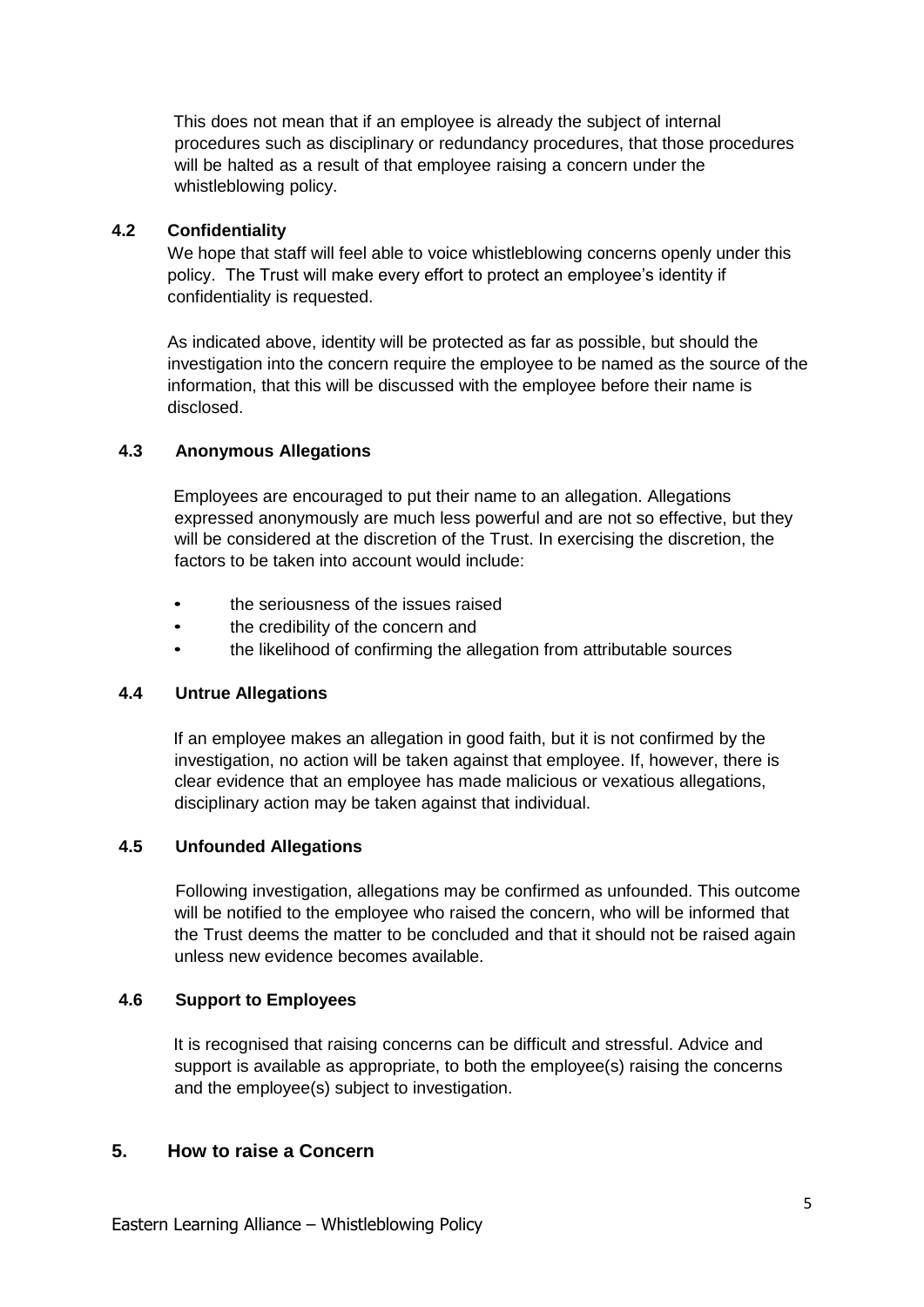As a first step, you should normally raise concerns with your immediate manager or if the concern relates to your line manager, you should approach their line manager. This depends, however, on the seriousness and sensitivity of the issues and who is involved. For example, if you believe that your immediate manager or their line manager is involved, you should approach the Head of Academy or CEO if it involves the Head of Academy. You can by-pass the direct management line and the Trust if you feel the overall management and Trust are engaged in an improper course of action. In this case refer to section 7 below.

Concerns are better raised in writing. You should set out the background and history of the concerns, giving names, dates and places where possible, and the reasons why you are concerned about the situation. If you do not feel able to put your concern in writing, you can telephone or meet the appropriate person. It is important that, however the concern is raised, you make it clear that you are raising the issue via the Whistleblowing Procedure.

The earlier you express concern, the easier it is to take action.

Although you are not expected to prove the truth of an allegation, you will need to demonstrate to the person contacted that there are sufficient grounds for the concern.

You may feel that it is appropriate to ask your Trade Union to raise the matter on your behalf.

#### <span id="page-5-0"></span>**6. The Role of Senior Leaders**

A senior leader may be informed by an employee about concern(s) and that they are "blowing the whistle" within the procedure either in person, in writing or over the phone.

The senior leader should respond immediately by arranging to meet with the employee to discuss the concern(s) as soon as possible.

#### **6.1 Stage One:**

At the initial meeting the senior manager should establish that:

- there is genuine cause and sufficient grounds for the concern and
- the concern has been appropriately raised via the Whistleblowing policy

The senior leader should ask the employee, to put their concern(s) in writing, if they have not already done so. The senior leader should make notes of the discussions with the employee. The employee's letter and/or senior leader's notes should make it clear that the employee is raising the issue via the whistleblowing procedure and provide:

• the background and history of the concerns; and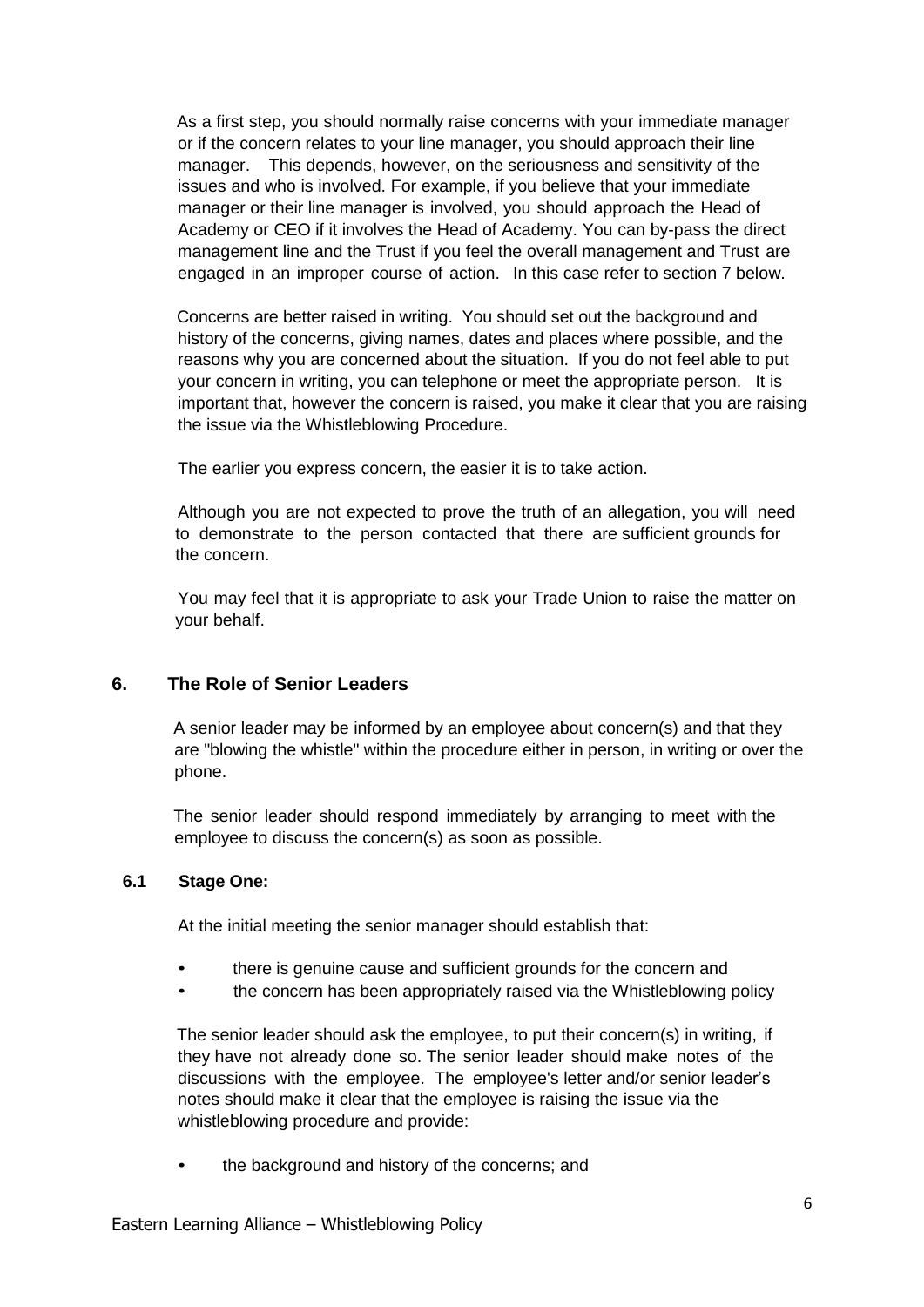- names, dates and places (where possible); and
- the reasons why the employee is particularly concerned about the situation.

The employee should be asked to date and sign their letter and/or the notes of any discussion. The senior leader should positively encourage the employee to do this, as a concern expressed anonymously is much less powerful and much more difficult to address, especially if the letter/notes become evidence in other proceedings, e.g. an internal disciplinary hearing.

The senior leader should follow the policy as set out above and in particular explain to the employee:

Who they will need to speak to in order to determine the next steps (e.g. Head of Academy)

- what steps they intend to take to address the concern;
- how they will communicate with the employee during and at the end of the process. It should be noted that the need for confidentiality may prevent the school giving the employee specific details of any necessary investigation or any necessary disciplinary action taken as a result;
- that a written response will be sent out within ten working days.
- that their identity will be protected as far as possible, but should the investigation into the concern require the employee to be named as the source of the information, that this will be discussed with the employee before their name is disclosed;
- that the Trust will do all that it can to protect the employee from discrimination and/or victimisation;
- that the matter will be taken seriously and investigated immediately; and
- that if the employee's concern, though raised in good faith, is not confirmed by the investigation, no punitive action will be taken against them.

The senior leader should explain to the employee, as a matter of fact, that:

- if clear evidence is uncovered during the investigation that they have made a malicious or vexatious allegation, disciplinary action may be taken against them; and
- the investigation may confirm their allegations to be unfounded in which case the Trust will deem the matter to be concluded and they will be expected not to raise the concern again, unless new evidence becomes available.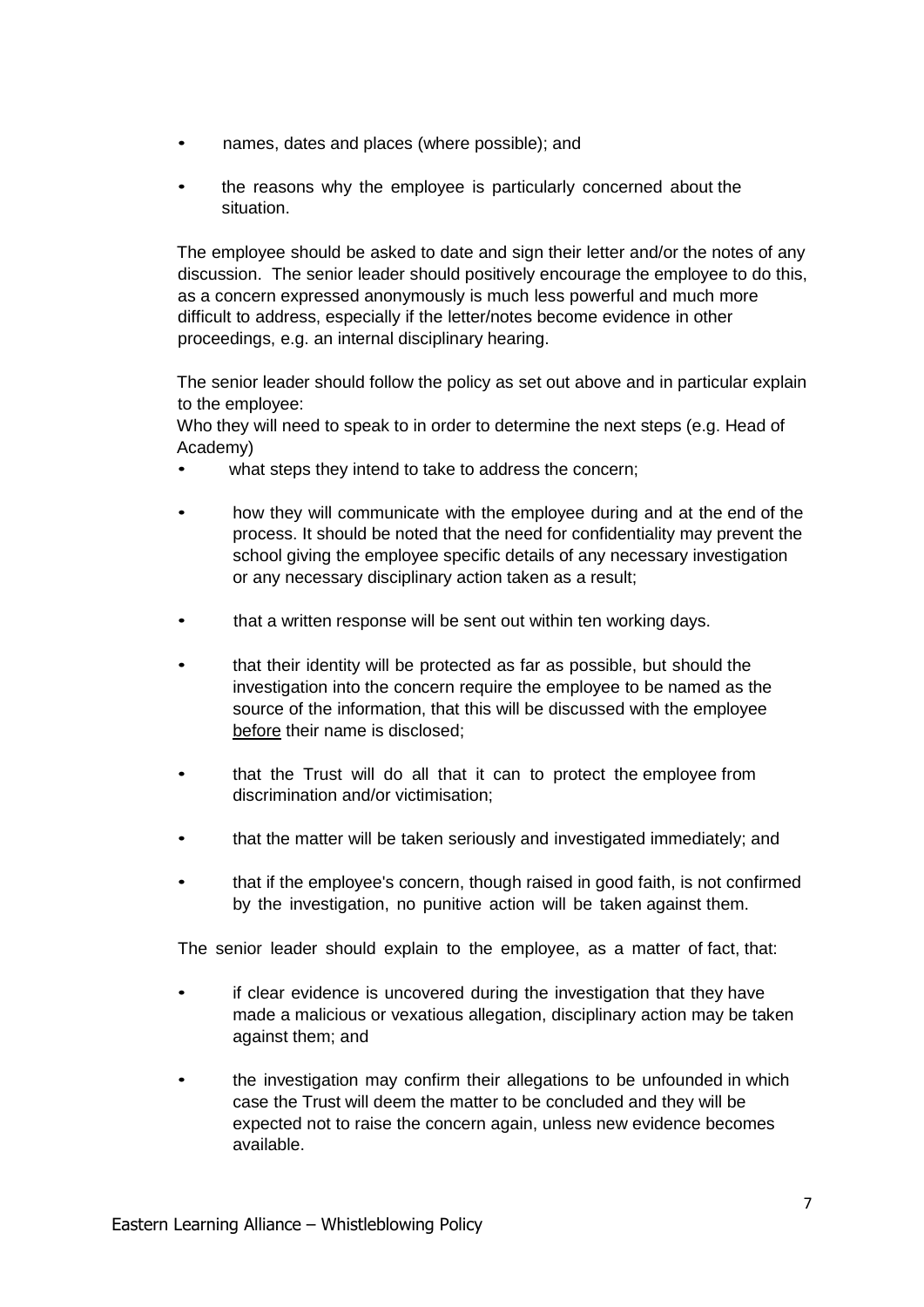#### **6.2 Stage Two:**

Following the initial meeting with the employee, the senior manager should consult with the Head of Academy (or CEO in the case of the Head of Academy or nonschool staff) to determine whether an investigation is appropriate and, if so, what form it should take. A record should be made of the decisions and/or agreed actions.

It may be necessary, with anonymous allegations, to consider whether it is possible to take any further action. When making this decision, senior managers should take the following factors into account:

- the seriousness of the issue(s) raised
- the credibility of the concern(s) and
- the likelihood of confirming the allegation(s) from attributable sources

In some cases, it may be possible to resolve the concern(s) simply, by agreed action or an explanation regarding the concern(s), without the need for further investigation. However, depending on the nature of the concern(s) it may be necessary for the concern(s) to:

- be investigated internally:
- be referred to the police;
- be referred to the external auditor;
- form the subject of an independent inquiry.

Senior leaders will have a working knowledge and understanding of the Trust's policies and procedures, e.g. disciplinary, harassment, child protection procedures etc., to ensure that concerns raised by employees are addressed via the appropriate procedure/process.

#### **6.3 Stage Three**

Within ten working days of a concern being received, the leader receiving the concern must write to the employee to:

- acknowledge that the concern has been received
- indicate how they propose to deal with the matter
- give an estimate of how long it will take to provide a final response and/or
- tell the employee whether any initial enquiries have been made
- tell the employee whether further investigations will take place, and if not why not
- let the employee know when they will receive further details if the situation is not yet resolved